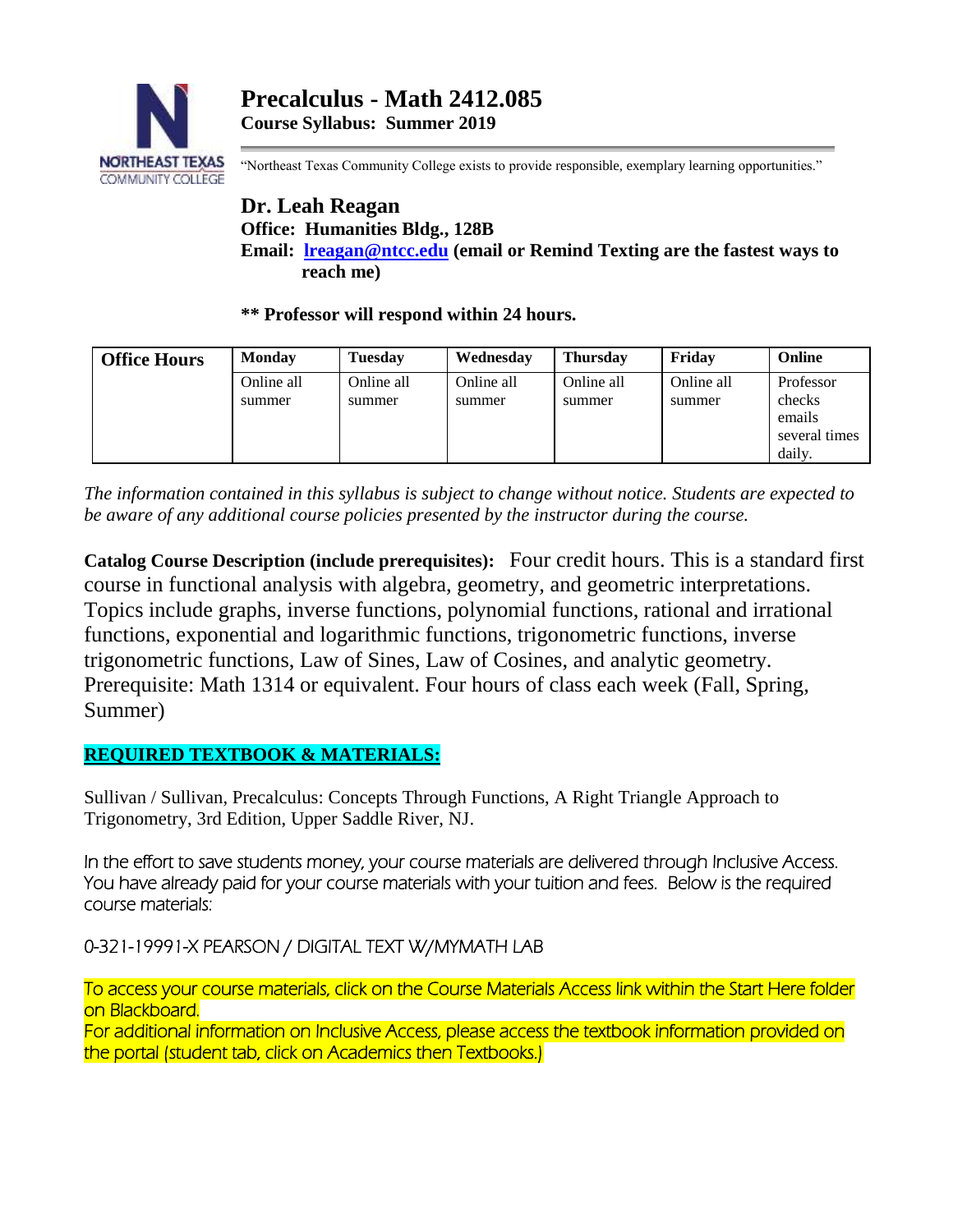### **Recommended Reading(s):**

None

### **Student Learning Outcomes:**

Upon successful completion of this course, students will

- 2412.1 Recognize and apply algebraic and transcendental functions and to solve related equations both algebraically and graphically.
- 2412.2 Identify intervals of increasing, decreasing, or constant; estimate relative maxima and minima.
- 2412.3 Sketch algebraic curves with vertical, horizontal, and slant asymptotes and apply these graphs to ideas of continuity.
- 2412.4 Prove trigonometric identities.
- 2412.5 Solve right and oblique triangles.
- 2412.6 Determine the standard equation of a conic with given conditions and solve applied problems involving a conic.
- 2412.7 Solve applied problems with parametric forms, polar coordinates, vectors, and modeling.

### **Core Curriculum Purpose and Objectives:**

Through the core curriculum, students will gain a foundation of knowledge of human cultures and the physical and natural world; develop principles of personal and social responsibility for living in a diverse world; and advance intellectual and practical skills that are essential for all learning.

Courses in the foundation area of mathematics focus on quantitative literacy in logic, patterns, and relationships. In addition, these courses involve the understanding of key mathematical concepts and the application of appropriate quantitative tools to everyday experience.

### **College Student Learning Outcomes:**

### Critical Thinking Skills

**CT.1** Students will demonstrate the ability to 1) analyze complex issues, 2) synthesize information, and 3) evaluate the logic, validity, and relevance of data.

### Communication Skills

**CS.1** Students will effectively develop, interpret and express ideas through written communication.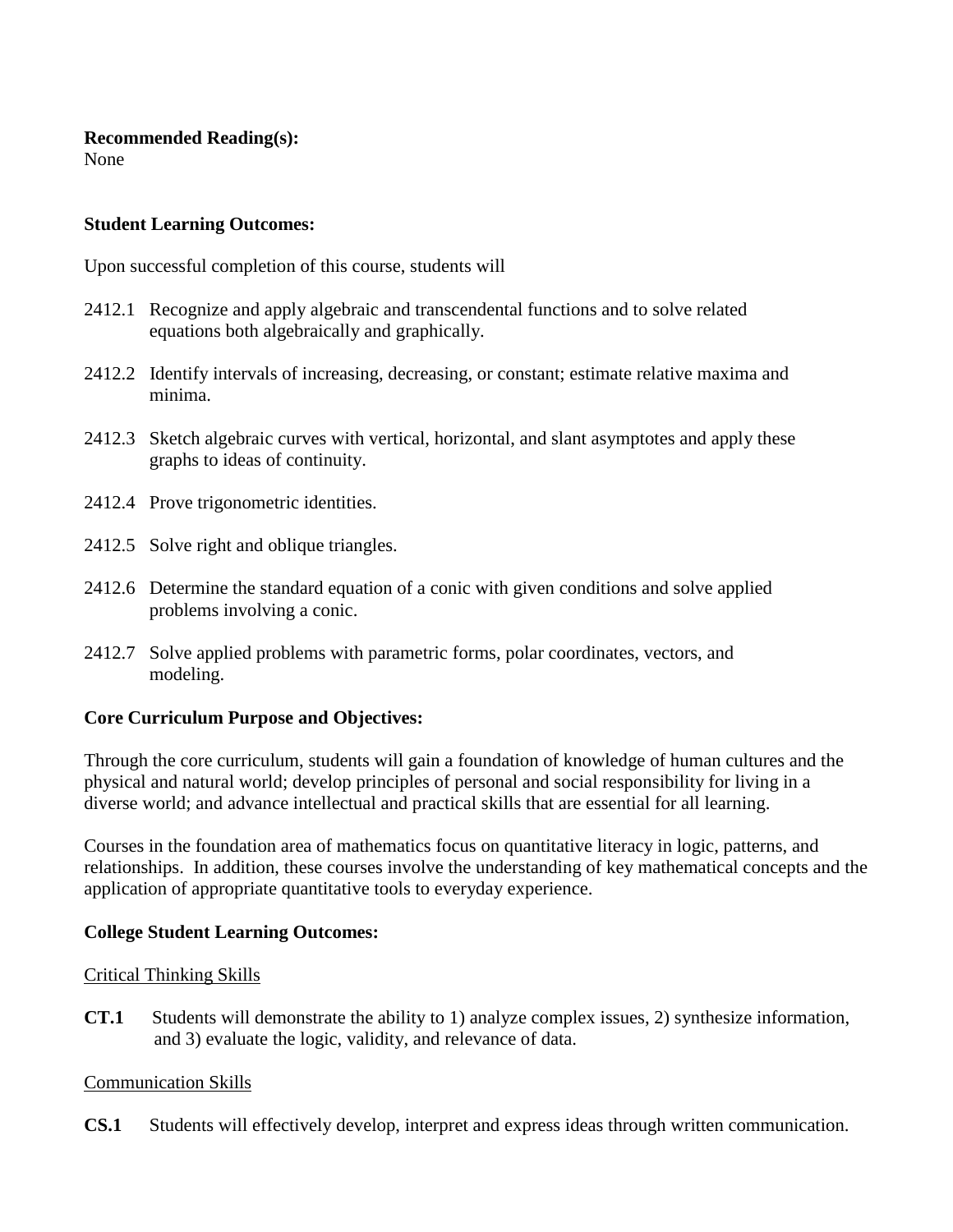#### Empirical and Quantitative Skills

- **EQS.1** Students will manipulate numerical data or observable facts by organizing and converting relevant information into mathematical or empirical form
- **EQS.2** Students will analyze numerical data or observable facts by processing information with correct calculations, explicit notations, and appropriate technology.
- **EQS.3** Students will draw informed conclusions from numerical data or observable facts that are accurate, complete, and relevant to the investigation.

#### **SCANS Skills: N/A**

### **Lectures and Discussions:**

## **Course Outline:**

## **Chapter 1** Functions

- 1.1 Functions (Optional)
- 1.2 The Graph of a Function (Optional)
- 1.3 Properties of Functions
- 1.4 Library of Functions; Piecewise-defined Functions
- 1.5 Graphing Techniques: Transformations
- 1.6 Mathematical Models; Building Functions (Optional)
- 1.7 Building Mathematical Models Using Variation (Optional)

**Chapter 2** Linear and Quadratic Functions

- 2.1 Properties of Linear functions and Linear Models
- 2.2 Building Linear Models from Data (Optional)
- 2.3 Quadratic Functions and Their Zeros (Optional)
- 2.4 Properties of Quadratic Functions
- 2.5 Inequalities Involving Quadratic Functions
- 2.6 Building Quadratic Models from Verbal Descriptions and from Data (Optional)
- 2.7 Complex Zeros of a Quadratic Function
- 2.8 Equations and Inequalities Involving the Absolute Value Function (Optional)

## **Chapter 3** Polynomial and Rational Functions

- 3.1 Polynomial Functions and Models
- 3.2 Properties of Rational Functions
- 3.3 The Graph of a Rational Function
- 3.4 Polynomial and Rational Inequalities (Optional)
- 3.5 The Real Zeros of a Polynomial Functions (Optional)
- 3.6 Complex Zeros; Fundamental Theorem of Algebra

## **Chapter 4** Exponential and Logarithmic Functions

4.1 Composite Functions (Optional)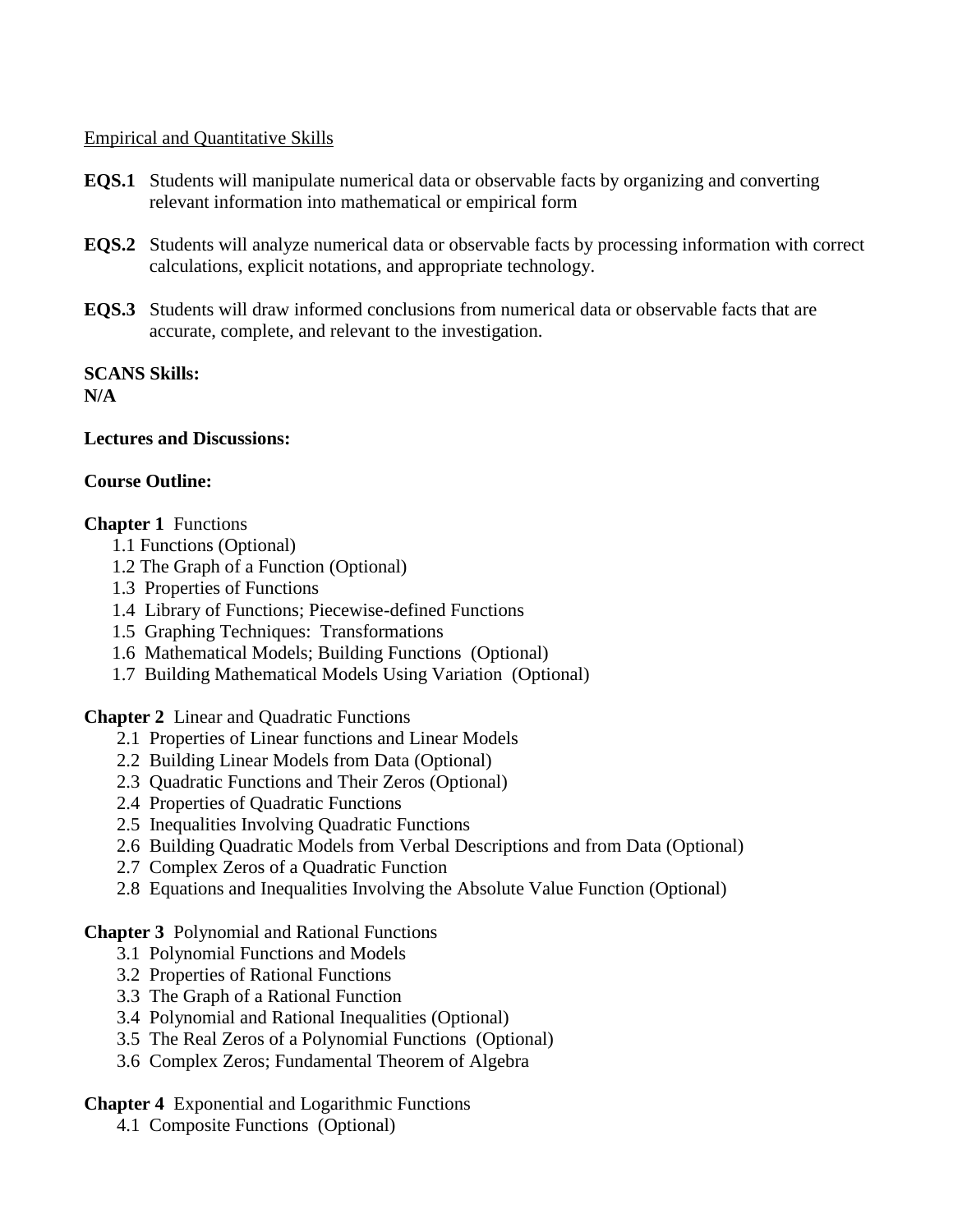- 4.2 One-to-One Functions; Inverse Functions
- 4.3 Exponential Functions
- 4.4 Logarithmic Functions
- 4.5 Properties of Logarithms
- 4.6 Logarithmic and Exponential Equations (Optional)

#### **Chapter 5** Trigonometric Functions

- 5.1 Angles and Their Measure
- 5.2 Right Triangle Trigonometry
- 5.3 Computing the Values of Trigonometric Functions of Acute Angles
- 5.4 Trigonometric Functions of any Angle
- 5.5 Unit Circle Approach: Properties of the Trigonometric Functions
- 5.6 Graphs of the Sine and Cosine Functions
- 5.7 Graphs of the Tangent, Cotangent, Cosecant, and Secant Functions
- 5.8 Phase Shift; Sinusoidal Curve Fitting (As time permits)

#### **Chapter 6** Analytic Trigonometry

- 6.1 The Inverse Sine, Cosine, and Tangent Functions
- 6.2 The Inverse Trigonometric Functions (Continued)
- 6.3 Trigonometric Equations
- 6.4 Trigonometric Identities
- 6.5 Sum and Difference Formulas
- 6.6 Double-angle and Half-angle Formulas
- 6.7 Product-to-Sum and Sum-to-Product Formulas (Optional)

**Chapter 7** Applications of Trigonometric Functions

- 7.1 Applications Involving Right Triangles
- 7.2 The Law of Sines
- 7.3 The Law of Cosines
- 7.4 Area of a Triangle (Optional)
- 7.5 Simple Harmonic Motion; Damped Motion; Combining Waves (Optional)

**Chapter 8** Polar Coordinates; Vectors (as time permits)

- 8.1 Polar Coordinates
- 8.2 Polar Equations and Graphs
- 8.4 Vectors

#### **Chapter 9** Analytic Geometry (as time permits)

- 9.1 Conics
- 9.2 The Parabola
- 9.3 The Ellipse
- 9.4 The Hyperbola
- 9.7 Plane Curves and Parametric Equations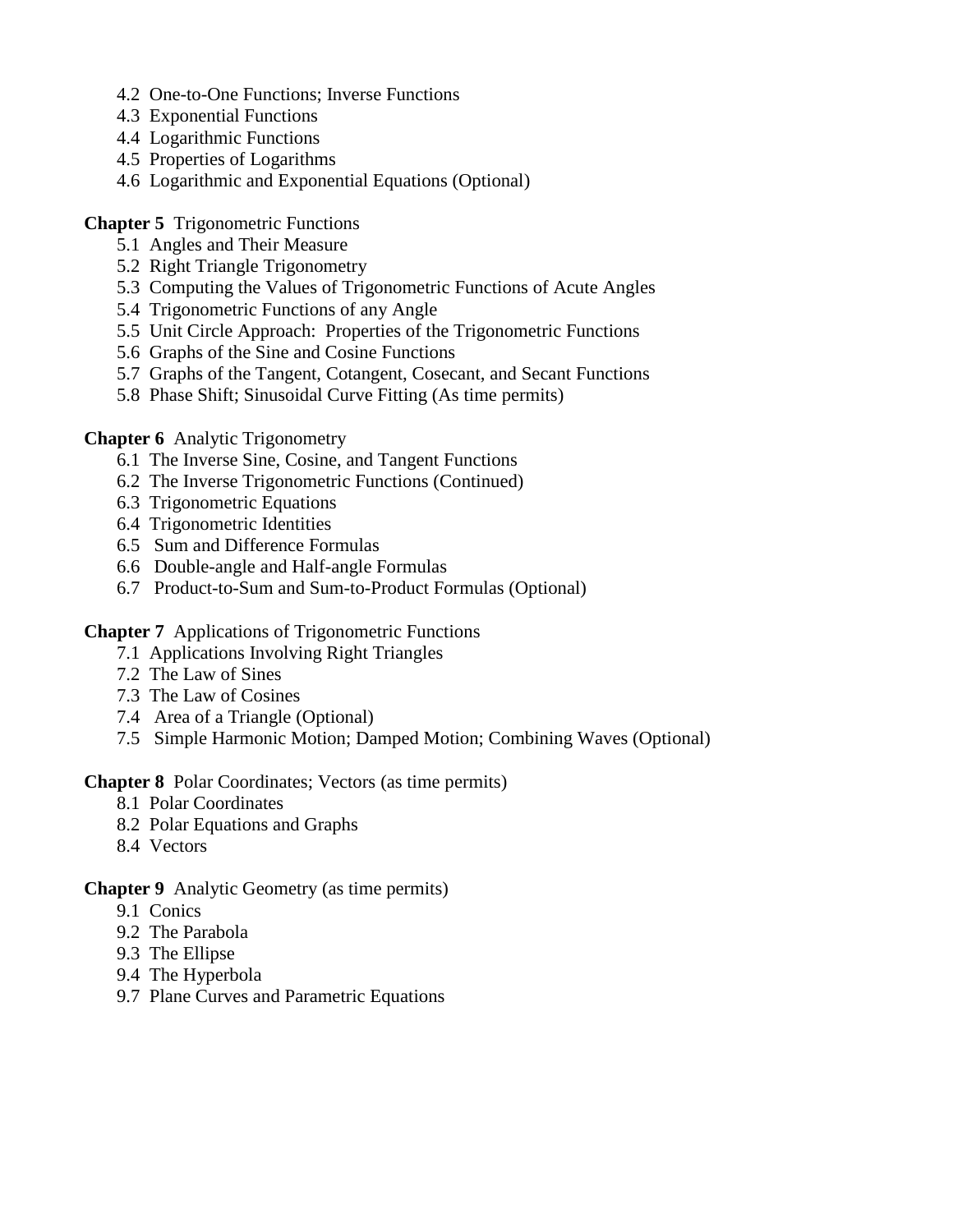### **Evaluation/Grading Policy:**

Two exams will be given – a Midterm and a Final Exam. Each will be worth 35% of your total grade.. If an exam is missed or failed, the highest possible make-up grade is a 70 (with instructor notification prior to the exam missed). The Midterm Exam will cover chapters 1, 2, 3, & 4. The Final Exam will cover chapters 5, 6, & 7. The Final Exam must be proctored.

The average of a series of homework assignments will be worth 30% of the total grade (all homework is on MyMathLab). All homework due dates are posted on MyMathLab. Homework is due on the due date…no exceptions.

### **Tests/Exams:**

| Midterm Exam                   | 35%          |      |
|--------------------------------|--------------|------|
| Online Assignments (MyMathLab) | 30%          |      |
| Final Exam                     | 35%          |      |
|                                |              |      |
|                                | <b>TOTAL</b> | 100% |
| "A"                            | 90%          |      |
| "B"                            | 80%          |      |
| "C"                            | 70%          |      |
| "D"                            | 60%          |      |
| "F"                            | Below 60%    |      |

### **EXAM DATES:** (exams will open at 8 am on the 1<sup>st</sup> day and close at midnight on the 2<sup>nd</sup> day):

**Midterm Exam: July 13 - 14 (over Chapters 1, 2, 3, &4) Final Exam: August 12 - 14 (over Chapters 5, 6, & 7)**

#### **Other Course Requirements**

A graphing calculator is required for this course.

#### **Student Responsibilities/Expectations:**

Attendance: Students are expected to check in to the class often (**DAILY IN THE SUMMER**) on Blackboard and MyMathLab to find the assignments and communications from the professor. Since this is an online class, students must be self-motivated to keep up with the due dates, turn in assignments ON TIME, and take Exams as scheduled.

Students in the online section of this class must submit assignments on the due dates to remain enrolled in the class. The professor reserves the right to administratively drop a student who goes beyond two weeks in turning in online assignments unless the instructor is notified and given a valid reason for late assignments.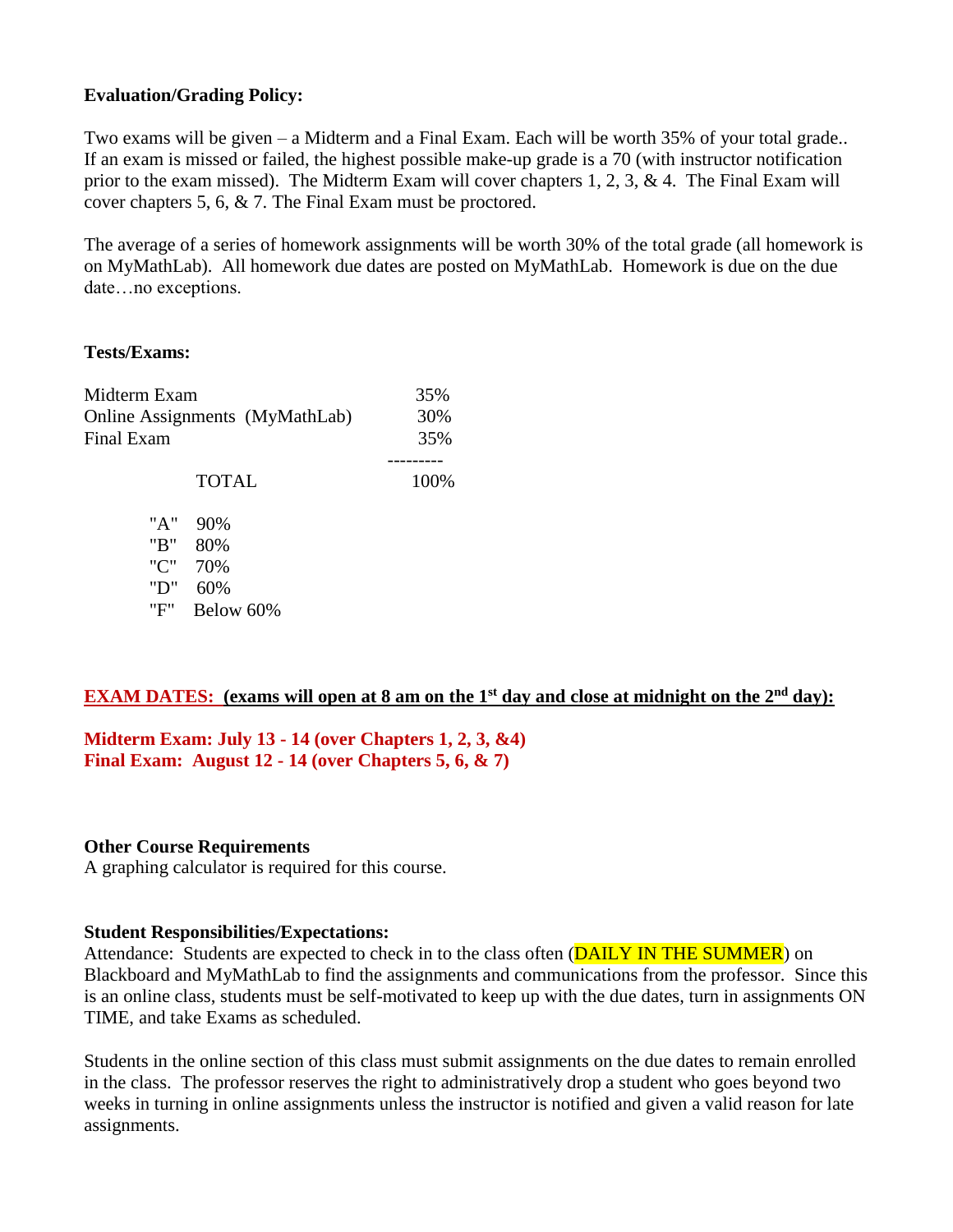The college's official means of communication is via your campus email address. I will use your campus email address, Blackboard, and Remind texting to communicate with this summer. Make sure you keep your campus email cleaned out and below the limit so you can receive important messages.

#### **NTCC Academic Honesty Statement:**

"Students are expected to complete course work in an honest manner, using their intellects and resources designated as allowable by the course instructor. Students are responsible for addressing questions about allowable resources with the course instructor. NTCC upholds the highest standards of academic integrity. This course will follow the NTCC Academic Honesty policy stated in the Student Handbook."

#### **Academic Ethics**

The college expects all students to engage in academic pursuits in a manner that is beyond reproach. Students are expected to maintain complete honesty and integrity in their academic pursuit. Academic dishonesty such as cheating, plagiarism, and collusion is unacceptable and may result in disciplinary action. Refer to the student handbook for more information on this subject.

#### **ADA Statement:**

It is the policy of NTCC to provide reasonable accommodations for qualified individuals who are students with disabilities. This College will adhere to all applicable federal, state, and local laws, regulations, and guidelines with respect to providing reasonable accommodations as required to afford equal educational opportunity. It is the student's responsibility to request accommodations. An appointment can be made with Shannin Garrett, Academic Advisor/Coordinator of Special Populations located in the College Connection. She can be reached at 903-434-8218. For more information and to obtain a copy of the Request for Accommodations, please refer to the [NTCC website -](http://www.ntcc.edu/index.php?module=Pagesetter&func=viewpub&tid=111&pid=1) Special [Populations.](http://www.ntcc.edu/index.php?module=Pagesetter&func=viewpub&tid=111&pid=1)

### **Family Educational Rights And Privacy Act** (**FERPA**):

The Family Educational Rights and Privacy Act (FERPA) is a federal law that protects the privacy of student education records. The law applies to all schools that receive funds under an applicable program of the U.S. Department of Education. FERPA gives parents certain rights with respect to their children's educational records. These rights transfer to the student when he or she attends a school beyond the high school level. Students to whom the rights have transferred are considered "eligible students." In essence, a parent has no legal right to obtain information concerning the child's college records without the written consent of the student. In compliance with FERPA, information classified as "directory information" may be released to the general public without the written consent of the student unless the student makes a request in writing. Directory information is defined as: the student's name, permanent address and/or local address, telephone listing, dates of attendance, most recent previous education institution attended, other information including major, field of study, degrees, awards received, and participation in officially recognized activities/sports.

**6 Drop Rule:** "Students who enrolled in Texas public institutions of higher education as first-time college students during the Fall 2007 term or later are subject to section 51.907 of the Texas Education Code, which states that an institution of higher education may not permit a student to drop (withdraw with a grade of "W") from more than six courses. This six-course limit includes courses that a transfer student has previously dropped at other Texas public institutions of higher education if they fall under